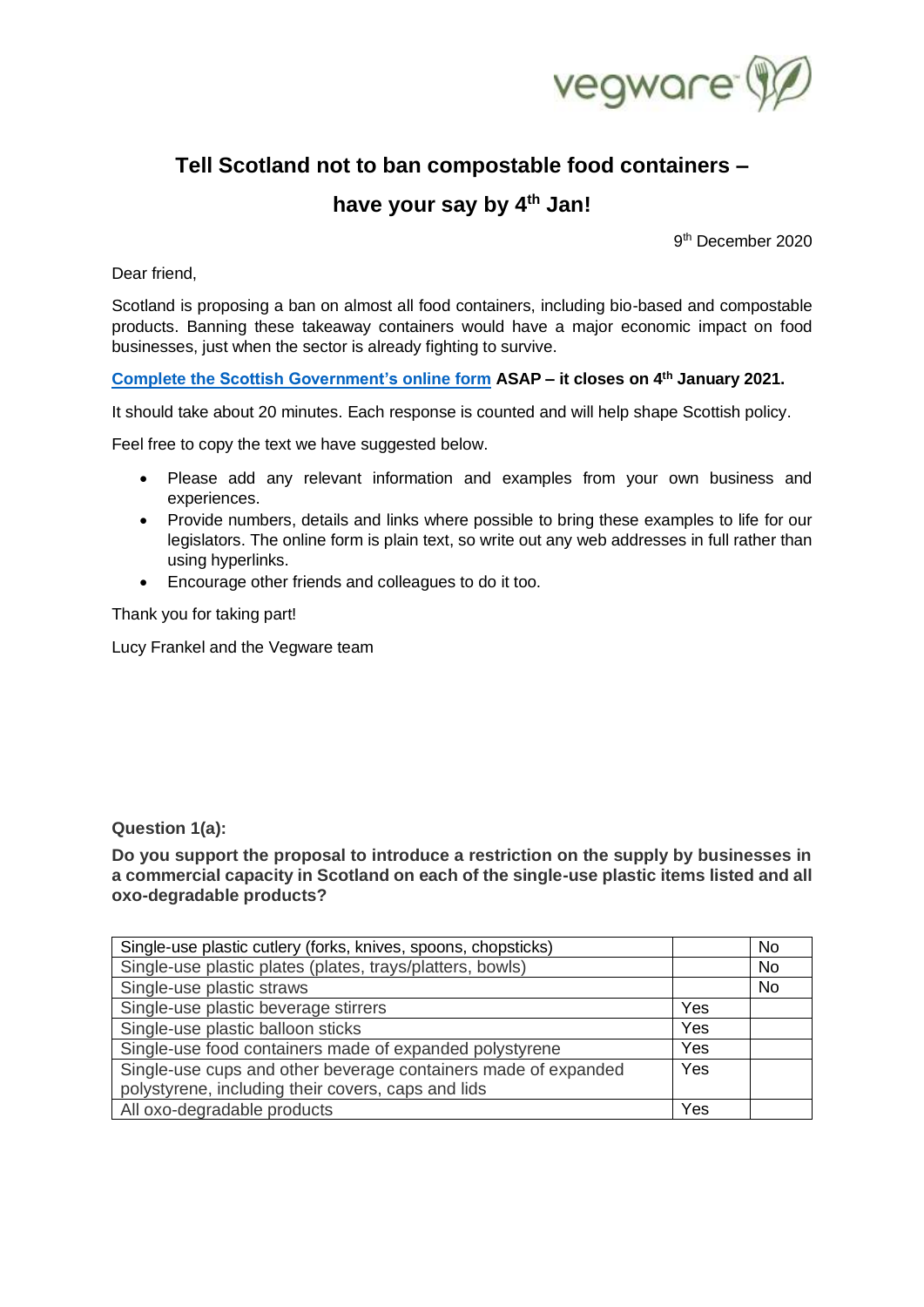

# **Question 1(b):**

# **Please give reasons and where possible provide evidence to support the view expressed in response to Question 1(a).**

We support policies which encourage a widespread shift to more reuse. The 'no' answers above propose the Scottish Government make an exemption to allow plant-based and compostable foodservice disposables where hygienic reuse is not possible, or where there are economic or practical barriers to implementing reusables.

We support the banning of expanded polystyrene cups, beverage and food containers, as well as all oxo-degradable products. These materials are linked to pollution, and containers and utensils are available in other materials which have better environmental credentials and recycling options.

Scotland's proposals go beyond the European Directive – not only proposing to ban 100% plastic plates, but also platters, trays and bowls, with any plastic or bioplastic lining or content. And by including bio-based and compostables in this proposed ban, Scotland would be leaving foodservice businesses with very few options.

Without defining 'plate, platter, tray or bowl', Scotland could potentially ban almost all takeaway food receptacles, leaving only 100% fibre, like bagasse clamshells. With no reliable seal, transparency or stacking ability, this would have major economic impacts described in question 6.

#### **In summary, we propose the following:**

- **Remove 'platters, trays and bowls' from the 'plates' restriction**
- **Stipulate the exact conditions for safe reuse, as Italy does; if these cannot be met then allow bio-based compostable disposables to be used as an alternative to reusables**
- **Encourage businesses to implement appropriate recycling or composting schemes for the single-use items they do use – with organic and mechanical recycling given equal status and composting supported financially via the Extended Producer Responsibility (EPR) schemes currently under UK review**

We propose Scotland takes a lead from Italy's Single Use Plastics policy, which says that where reuse is not possible, compostable catering disposables should be allowed as an alternative (18<sup>th</sup>) legislature, bill 1721, article 22, 1c - [link\)](http://www.senato.it/japp/bgt/showdoc/18/DDLMESS/0/1179126/index.html?part=ddlmess_ddlmess1-articolato_articolato1). Similarly, Portugal is encouraging reuse whilst allowing hospitality to use compostable disposables as an alternative (law 76/2019, article 3).

The Italian Ministry for Health has a Manual of Good Operational Practice for Collective Catering ('Manuale di Corretta Prassi Operativa per la Ristorazione Collettiva' DGISAN 0042521-P 18/12/2012) which sets out a safe washing method for reusable foodservice ware. If these health and safety conditions cannot be met, then disposables may be used – and these must be compostable.

Composting is a form of recycling, and trade waste collections to suitable composting are already available covering most areas of Scotland. Remote areas are able to use suitable on-site composters or use a post-back courier service available for used compostables. PLA-lined cups and sandwich wedges are also suitable for fibre recovery via a national post-back service. PLA in incineration produces more energy than newspaper, wood or food waste, and no volatile gases: [https://www.natureworksllc.com/What-is-Ingeo/Where-it-Goes.](https://www.natureworksllc.com/What-is-Ingeo/Where-it-Goes) We are not aware of any evidence that bio-based and compostable disposables are linked to littering, which is the basis of the EU Directive.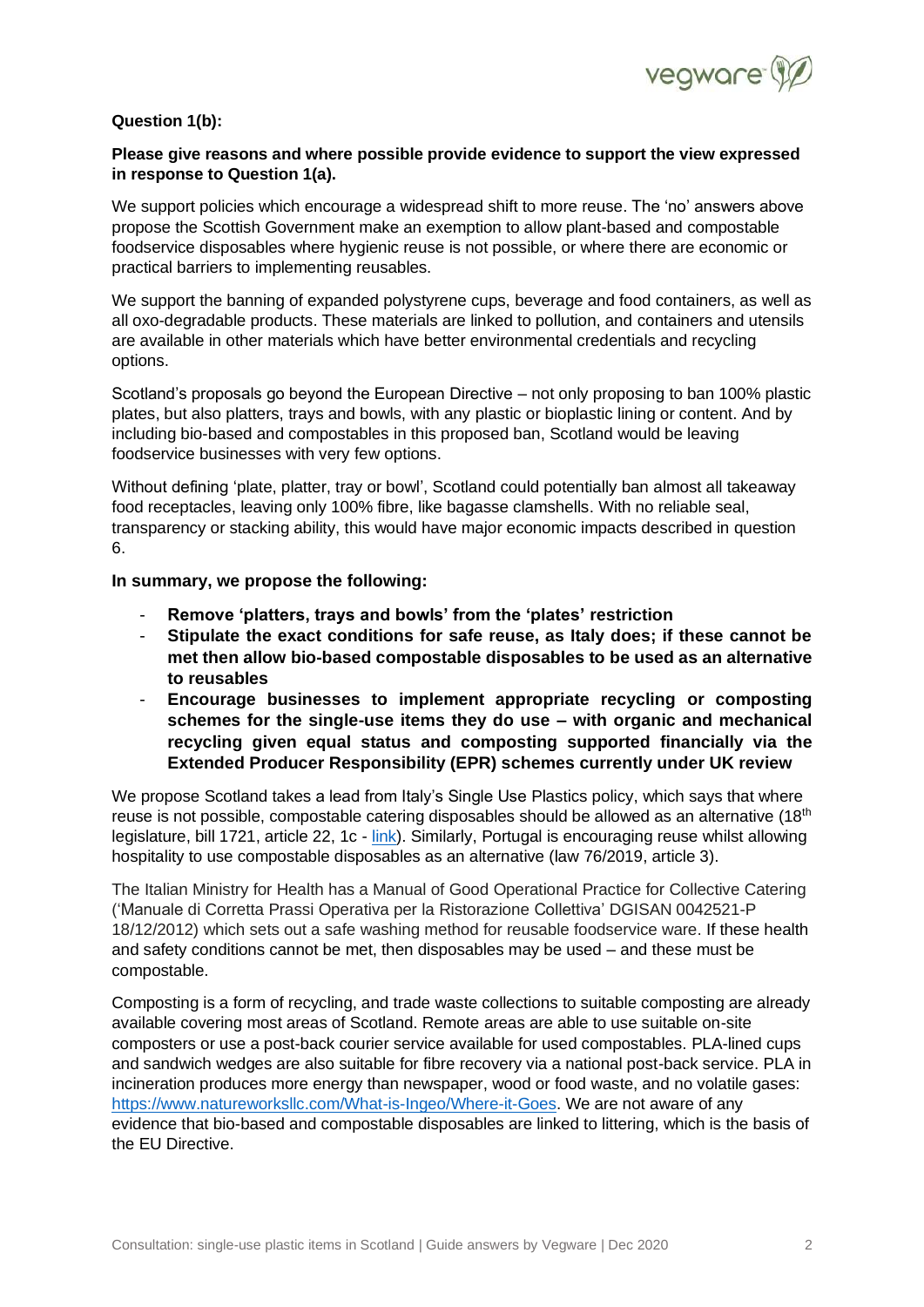

We believe that a policy prioritising reuse and supplanting with bio-based compostable foodservice packaging is an impactful and practical approach to meeting resource use and waste management sustainability goals.

Bio-based and compostable disposables meet UK Government policy, in line with two 'Global Opportunities' in the UK's National Bioeconomy Strategy (page 10):

- Producing smarter, cheaper materials such as bio-based plastics and composites for everyday items as part of a more circular, low-carbon economy
- Reducing plastic waste and pollution by developing a new generation of advanced and environmentally sustainable plastics, such as bio-based and biodegradable packaging and bags (whilst avoiding microplastic pollution)

# **Question 1(c):**

# **Do you support the introduction of a restriction on the supply in a non-commercial capacity (rather than only in the course of commercial activity) of the specified single-use plastic and oxo-degradable items?**

• **No**

Our answers to 1b also apply to non-commercial activities. Operational costs are still a major factor for charitable and community food serving, which often operate on small budgets. Alongside policies encouraging reuse, there should be an allowance for bio-based compostable disposables where reuse is not possible for health and safety, practical or economic reasons.

## **Question 1(d):**

**Do you support the introduction of a restriction on the manufacturing of the specified single-use plastic and oxo-degradable items, excluding those for which exemptions will be introduced?**

• **Yes**

We believe that oxo-degradable items should not be manufactured at all. For the other items listed, we believe that any market restrictions brought in will have a significant effect, and it is not necessary to restrict manufacture.

## **Question 2:**

# **To your knowledge, are any of the oxo-degradable products identified in this document present on the Scottish market? Are there any additional oxo-degradable products available on the Scottish market that we have not identified? Please provide evidence to support your answer.**

Oxo-degradable plastics are used in a variety of catering disposables: clear cold drinks cups, straws, flexible film bags for selling individual cookies or tray bakes, carrier bags. Often bags are labelled 'degradable' which is confusing for consumers. In addition, oxo-degradable bags are extremely widespread in dog waste bags sold through supermarkets and pet retailers.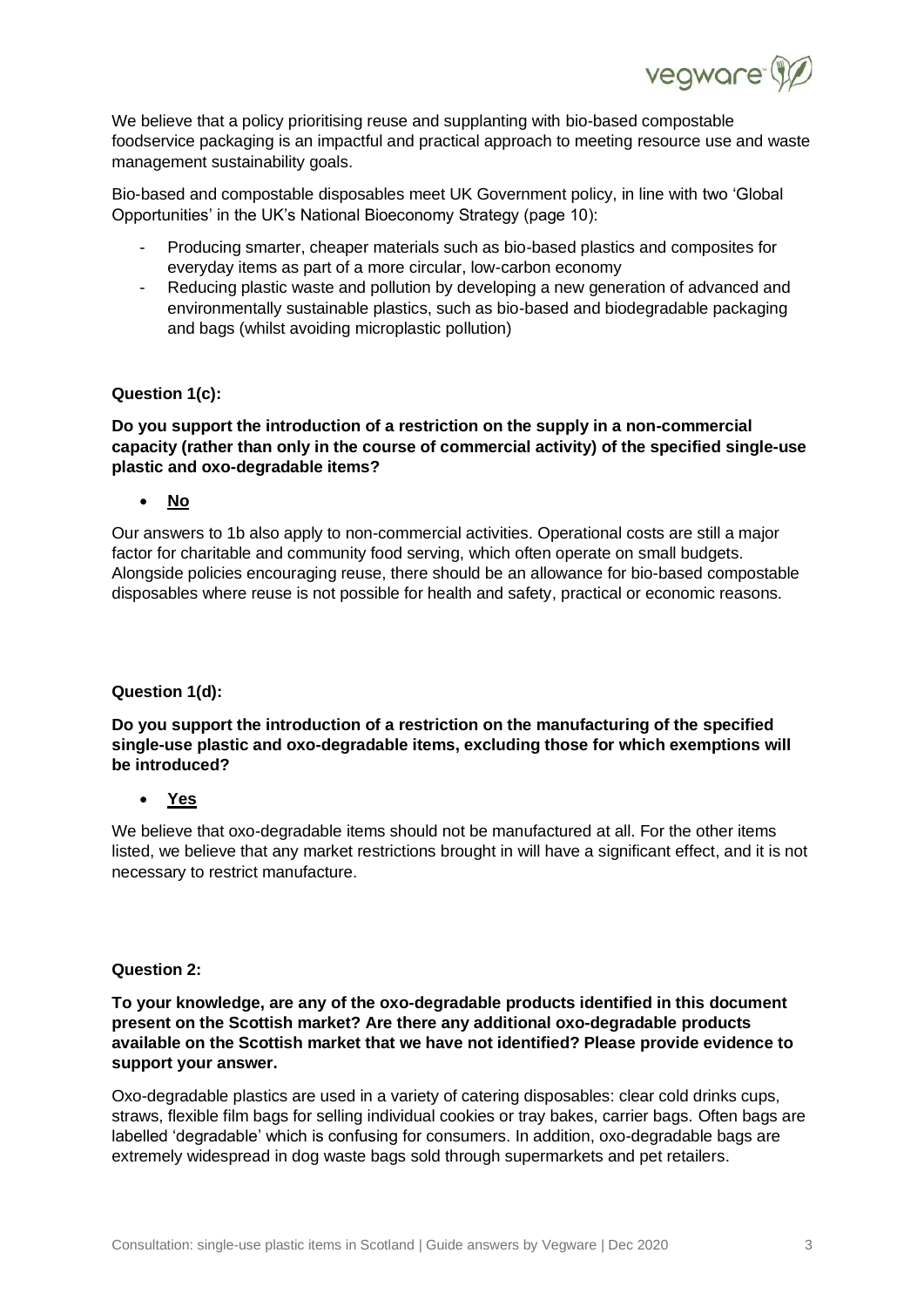

# **Question 3:**

**The SUP Directive includes limited exemptions for single-use plastic straws and balloon sticks. Are there other exemptions we should consider in relation to the market restrictions being proposed?**

• **Yes**

As outlined in answer 1b, the Scottish Government should make an exemption to allow plantbased and compostable foodservice disposables where hygienic reuse is not possible, or where there are economic or practical barriers to implementing reusables.

This exemption should apply to single-use bio-based compostable cutlery and straws, as well as plates, trays, platters and bowls.

As written, restricting 'plastic plates, trays/platters, bowls' would ban all soup containers, food cartons, salad boxes, deli containers, sandwich platters and sushi trays, leaving no sealable, transparent or stackable containers for food businesses.

## **Question 4:**

**How can we make sure disabled people have access to plastic straws if they require them for medical reasons or to support independent living, whilst at the same time restricting wider access for environmental purposes in a way that fulfils the SUP Directive requirements?**

This is outside the scope of our expertise.

## **Question 5:**

**This consultation highlights other items that the Scottish Government intends to consider market restrictions for in future (plastic wet wipes, plastic tampon applicators and those other products contained in the UK Plastics Pact's list of items to be eliminated by end of 2020 which are not currently subject to existing or proposed market restrictions). Would you support the consideration of market restrictions on these items or any other items we haven't listed? Please provide reasons and evidence where possible.**

This is outside the scope of our expertise.

## **Question 6:**

**Taking into account the accompanying Impact Assessments, can you identify any environmental, economic or social impacts we have not identified when developing the proposals contained in this consultation?**

• **Yes**

There are further economic and environmental impacts, as follows: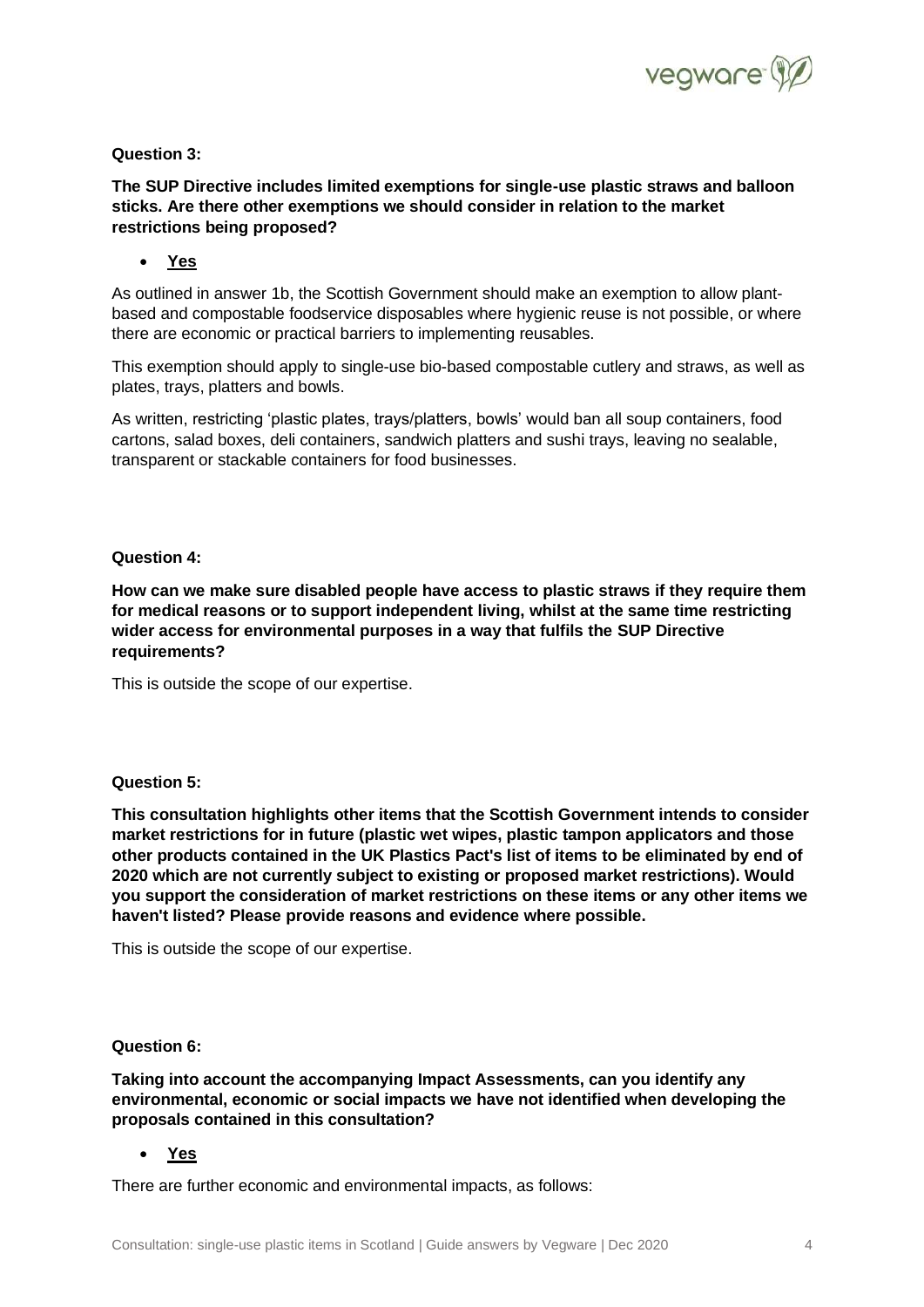

# **ECONOMIC IMPACTS**

Banning all plates, trays, platters and bowls with any plastic or bioplastic content would have knock-on economic impacts: a) income reduction, b) higher operating costs and c) limiting the premises suitable for foodservice businesses, and d) extra admin for UK-wide suppliers.

#### **a) Income reduction for foodservice businesses:**

Sealing pure fibre products is challenging, resulting in more spilled and wasted food – another cost to the business, and something Scottish environmental policy aims to avoid.

Not having sealable takeaway containers also vastly reduces food business' ability for takeaway and delivery, therefore reducing incomes.

With no transparent products, food businesses cannot rely on the visual appeal to customers which would lead to a decrease in food sales.

Allergy sufferers often want to see a meal before buying for a visual check for allergens.

## **b) Higher operating costs for foodservice businesses:**

Disposables are critical to cost-efficient 'grab-and-go' operating models serving a high volume of customers quickly. Ready-to-eat portions can be prepped at speed, with staff making many of one variant at a time with menu items stacked in a fridge, shelf or hot cabinet which is accessible to customers.

100% fibre disposables are not generally suited to being stacked, so the products would take up more display space and need to be replenished more frequently, incurring staff-time costs.

Without suitable receptacles to serve in, foodservice businesses would need to serve portions of food on demand, rather than in bulk in advance. This would require much more staffing, at a time when many operators are struggling financially.

Scotland proposes banning single-use platters. Reusable platters for outside catering mean high outlay and costs to collect and clean effectively. Bio-based and compostable sandwich platters are more cost effective, and can be put in the food waste collections at multiple collection points.

#### **c) Limiting premises suitable for foodservice:**

Across Scotland, entrepreneurs set up food businesses in a diverse variety of tiny and historic premises. Police boxes, food trucks at events, converted shipping containers in remote locations – it is often not possible to install a dishwasher and provide the space needed for storing reusables before and after washing. Scotland's proposals would limit the diversity of premises currently being used for economic activity and put up a higher cost barrier to small business owners. Supporting this sector is important for both residents and tourists.

#### **d) Extra admin for UK-wide suppliers and caterers**

- Introducing variation in the products allowed in the UK vs Scotland will create a layer of extra administration for distributors of foodservice disposables, hundreds of whom operate all across the UK and not just in Scotland.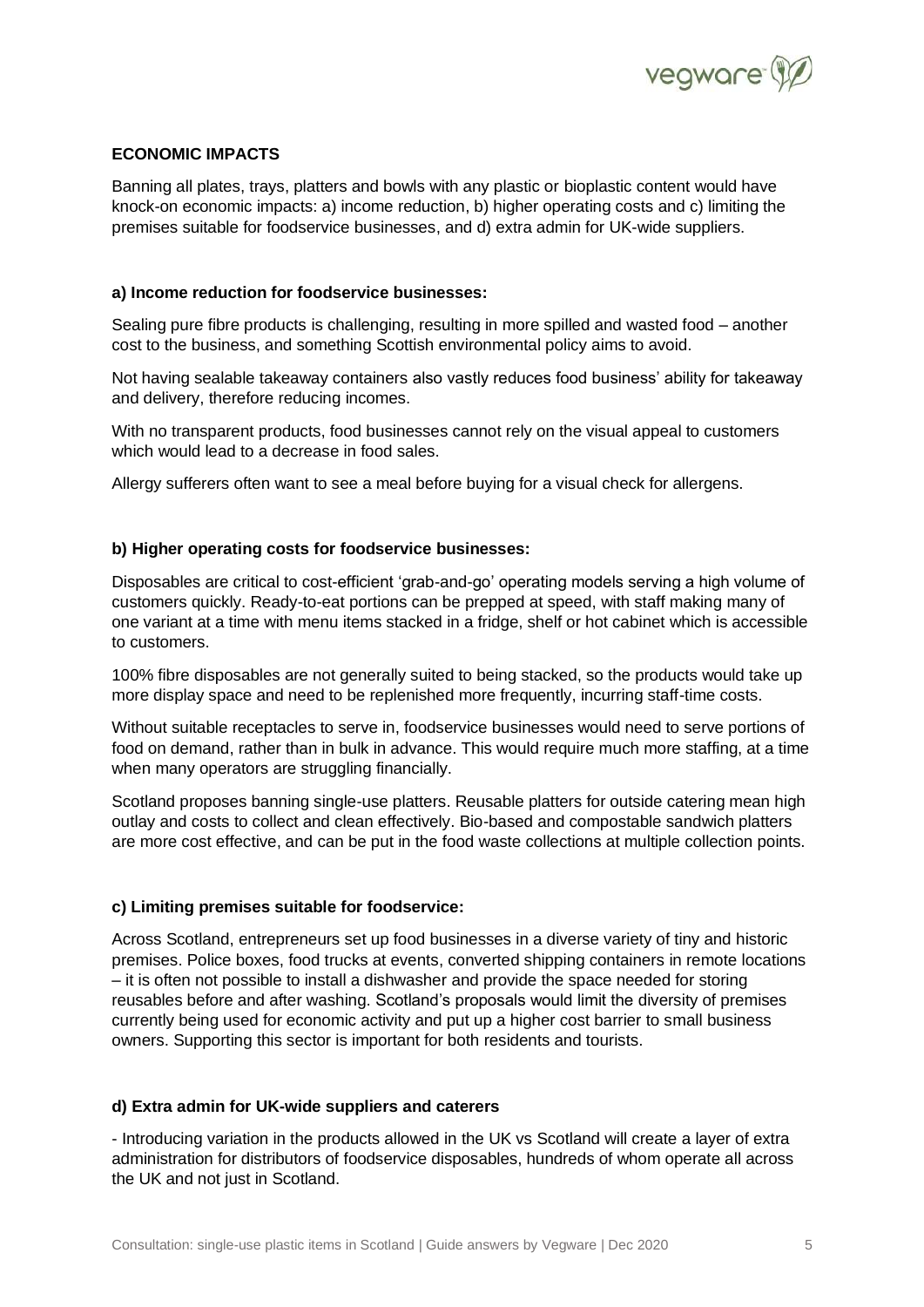

- Similarly, this added layer of confusion and admin will affect food retailers, cafes and caterers who operate UK-wide.

- Given that businesses are already having to deal with the effects of Brexit and a global pandemic, an additional set of complication is not welcome.

# **ENVIRONMENTAL IMPACTS**

Manufacturing any cup, reusable or disposable, requires resource. Reusable containers and utensils come with their own environmental impact. These are in production, as they are generally made from heavier weight materials than disposables. Safe hygienic washing requires water and detergent. Disposal has an impact too.

A 2020 [Life Cycle Analysis conducted by the European Paper Packaging Alliance](https://www.eppa-eu.org/general/press-release-european-paper-packaging-alliance-12-january-2021.html) concludes that disposables have environmental benefits over reusables and crockery:

The Ramboll Life Cycle Assessment (LCA) found that, assuming realistic usage over a year, the energy consumption involved in the use phase of reusable plastic and traditional crockery, during in-store or out-sourced washing and drying, outweighed the environmental impact of single-use paper dishes. The baseline report reveals that **reusable tableware generated 177% more CO2-e emissions** than the paper-based single-use system, consumed **267% more freshwater**, produced **132% more fine particulates matter**, **increased fossil depletion by 238%** and **terrestrial acidification by 72%.**

To ensure reusables have a lower impact over their lifetime, they need to be reused many times over and washed in an environmentally friendly - yet hygienic - way.

"The average person is not using their cup enough times before forgetting about it or throwing it away", according to Caroline Wood, a PhD researcher in food security at the University of Sheffield. [https://theconversation.com/why-your-reusable-coffee-cup-may-be-no-better-than](https://theconversation.com/why-your-reusable-coffee-cup-may-be-no-better-than-a-disposable-120949)[a-disposable-120949](https://theconversation.com/why-your-reusable-coffee-cup-may-be-no-better-than-a-disposable-120949)

When including the environmental effects of washing, in order to break even the travel mugs would have to be reused 1,000 times, according to CIRAIG (The International Reference Centre for the Life Cycle of Products, Processes, and Services).

[https://www.anthropocenemagazine.org/2017/07/reusable-or-disposable-which-coffee-cup](https://www.anthropocenemagazine.org/2017/07/reusable-or-disposable-which-coffee-cup-has-a-smaller-footprint/)[has-a-smaller-footprint/](https://www.anthropocenemagazine.org/2017/07/reusable-or-disposable-which-coffee-cup-has-a-smaller-footprint/)

## **Question 7:**

#### **Do you believe the COVID-19 pandemic has resulted in changes to the market or wider economy that are not fully accounted for through this consultation?**

# • **Yes**

The pandemic has resulted in an increased reliance on disposables for two main reasons: a) enabling socially distanced serving, and b) responding to hygiene concerns. Even once mass vaccination has been rolled out, the public is still being advised to exercise caution and maintain some measures of social distancing. Therefore, we expect 2020's adapted foodservice practices to continue into 2021, possibly longer.

a) Disposables enabling socially-distanced serving